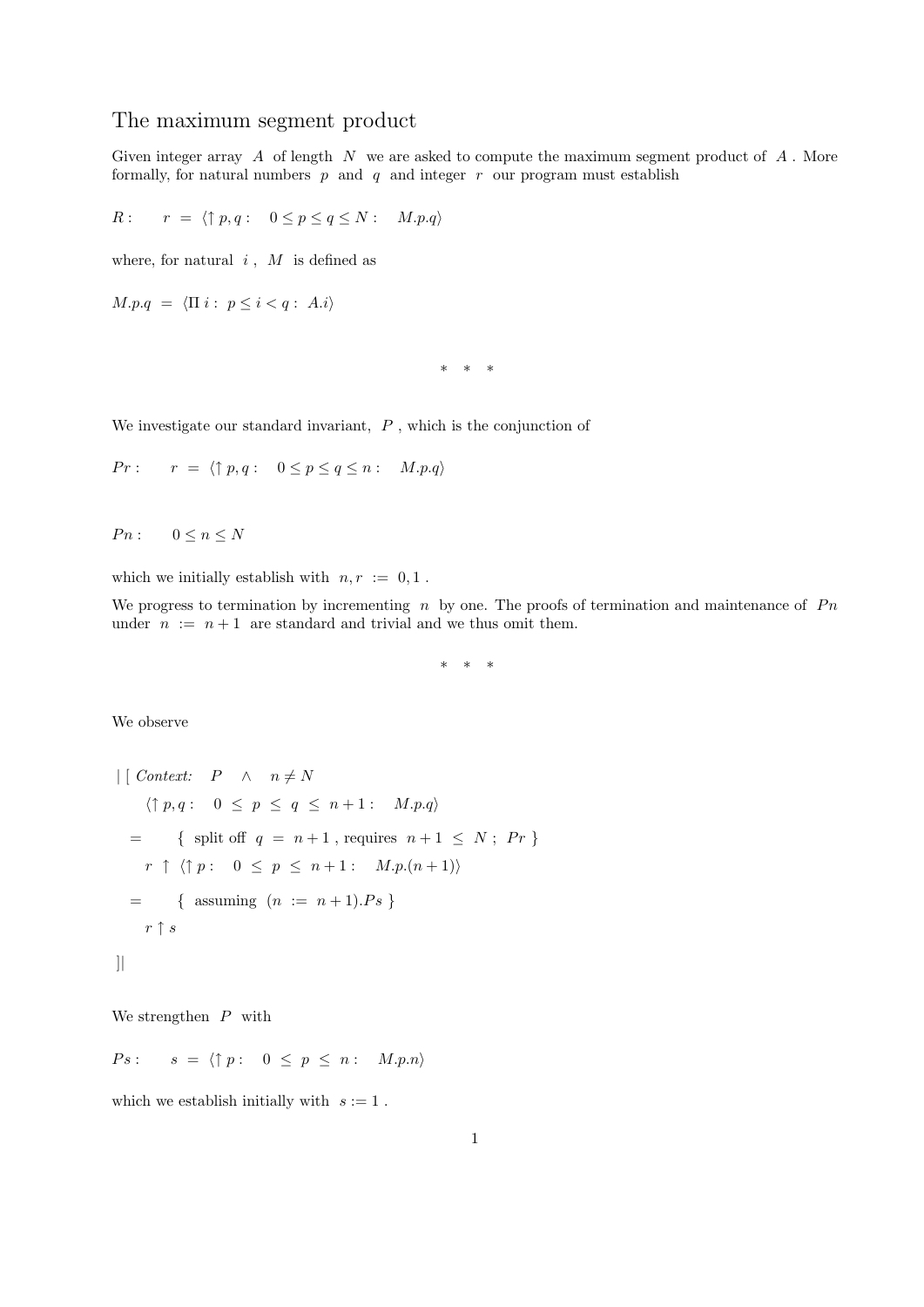At this point we have

$$
\begin{array}{ll}\n| \text{Context:} & P \land n \neq N \\
\{Pr \land (n := n + 1).Ps\} & r := r \uparrow s \quad \{(n := n + 1).Pr\} \\
\end{array}
$$

\* \* \*

We turn our attention to maintenance of  $Ps$  . We observe

$$
\left| \begin{array}{lll} \text{Context:} & P & \land & n \neq N \\ \langle \uparrow p : & 0 \leq p \leq n+1 : & M.p.(n+1) \rangle \end{array} \right|
$$
\n
$$
= \left\{ \text{ split off } p = n+1, \text{ requires } n+1 \leq N \right\}
$$
\n
$$
\left\langle \uparrow p : & 0 \leq p \leq n : & M.p.(n+1) \right\rangle \uparrow M.(n+1).(n+1)
$$
\n
$$
= \left\{ \text{ def of } M \right\}
$$
\n
$$
\left\langle \uparrow p : & 0 \leq p \leq n : & M.p.n \ast A.n \right\rangle \uparrow 1
$$
\n
$$
= \left\{ \text{ case analysis } \right\}
$$
\n
$$
\left\{ \left( \langle \uparrow p : & 0 \leq p \leq n : & M.p.n \rangle \ast A.n \right) \uparrow 1, \text{ if } 0 \leq A.n \\ \left( \langle \downarrow p : & 0 \leq p \leq n : & M.p.n \rangle \ast A.n \right) \uparrow 1, \text{ if } A.n \leq 0 \right\}
$$
\n
$$
= \left\{ Ps; Pt \right\}
$$
\n
$$
\left\{ \left( s \ast A.n \right) \uparrow 1, \text{ if } 0 \leq A.n \\ \left( t \ast A.n \right) \uparrow 1, \text{ if } A.n \leq 0 \right\}
$$

Once again we have strengthened  $\ P$  , this time with

$$
Pt: \qquad t = \langle \downarrow p : \quad 0 \leq p \leq n : \quad M.p.n \rangle
$$

We now have

$$
\begin{aligned}\n\mid \text{Context:} & P \land n \neq N \\
\{Ps \land Pt\} & \text{if } 0 \leq An \rightarrow s := (s * An) \uparrow 1 \\
\parallel An \leq 0 \rightarrow s := (t * An) \uparrow 1 \\
\text{fi} \\
\{(n := n + 1).Ps\} &\text{if } \text{if } n = 1 - 1. \text{else}\n\end{aligned}
$$

\* \* \*